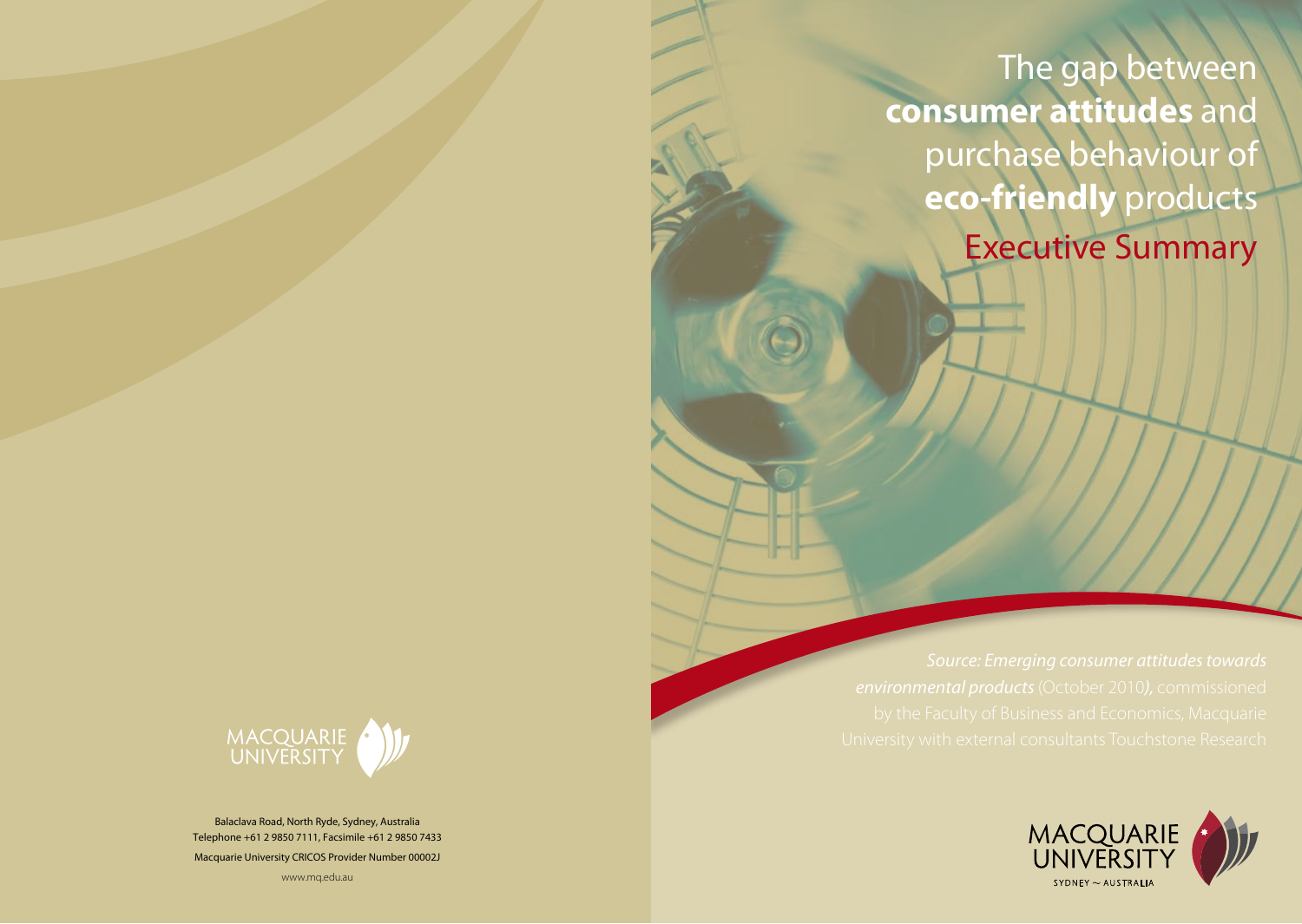

# The gap between **consumer attitudes** and purchase behaviour of **eco-friendly** products Executive Summary

### **Panasonic**

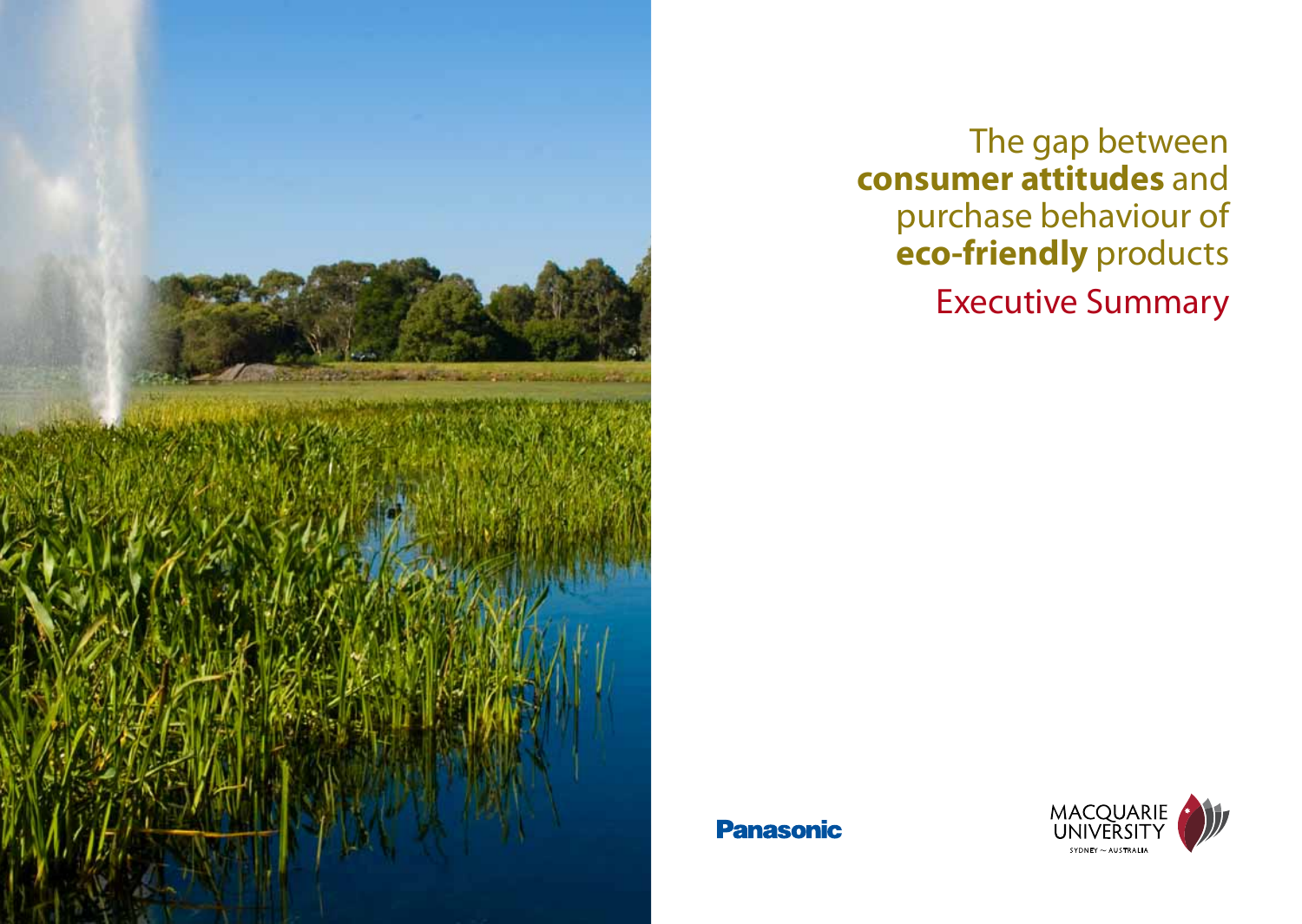## **C O N T E N T S**

| The Study    |  |
|--------------|--|
| Key findings |  |
| Discussion   |  |



#### Tim Flannery

Macquarie University's Professor Tim Flannery, an internationally acclaimed Australian scientist, explorer and conservationist and Australian of the Year in 2007, has been appointed as the inaugural chair of the Panasonic Chair in Environmental Sustainability.

*"Panasonic's support will help us pursue new and important areas of research and public education. As such, it is of vital importance to Macquarie University."*

## Introduction

s part of its global commitment to environmentally<br>responsible manufacturing, Panasonic Australia is<br>supporting Macquarie University in conducting<br>independent recease into an imaginately sustainability and responsible manufacturing, Panasonic Australia is supporting Macquarie University in conducting independent research into environmental sustainability and consumer behaviour.

Panasonic Australia is rated by renowned agency Interbrand as one of the top 100 brands in the world because of its "continued progress in reducing the environmental impact of its business activities." The commitment to energy efficiency and ecology was part of the vision of Japanese industrialist Konosuke Matsushita when he started the company in Osaka, Japan at the age of 23. Matsushita's belief was that an enterprise which uses society's resources should serve society in return.

Some 80 years on, this business philosophy is exemplified by the company's sponsorship of the Panasonic Chair in Environmental Sustainability within Macquarie University's Science Faculty, a position currently held by prominent environmental scientist Professor Tim Flannery. The sponsorship arrangement enables Macquarie University to conduct independent research projects, including this report focussing on the apparent disconnect between consumer values and attitudes towards making 'green' choices and actual purchasing behaviour.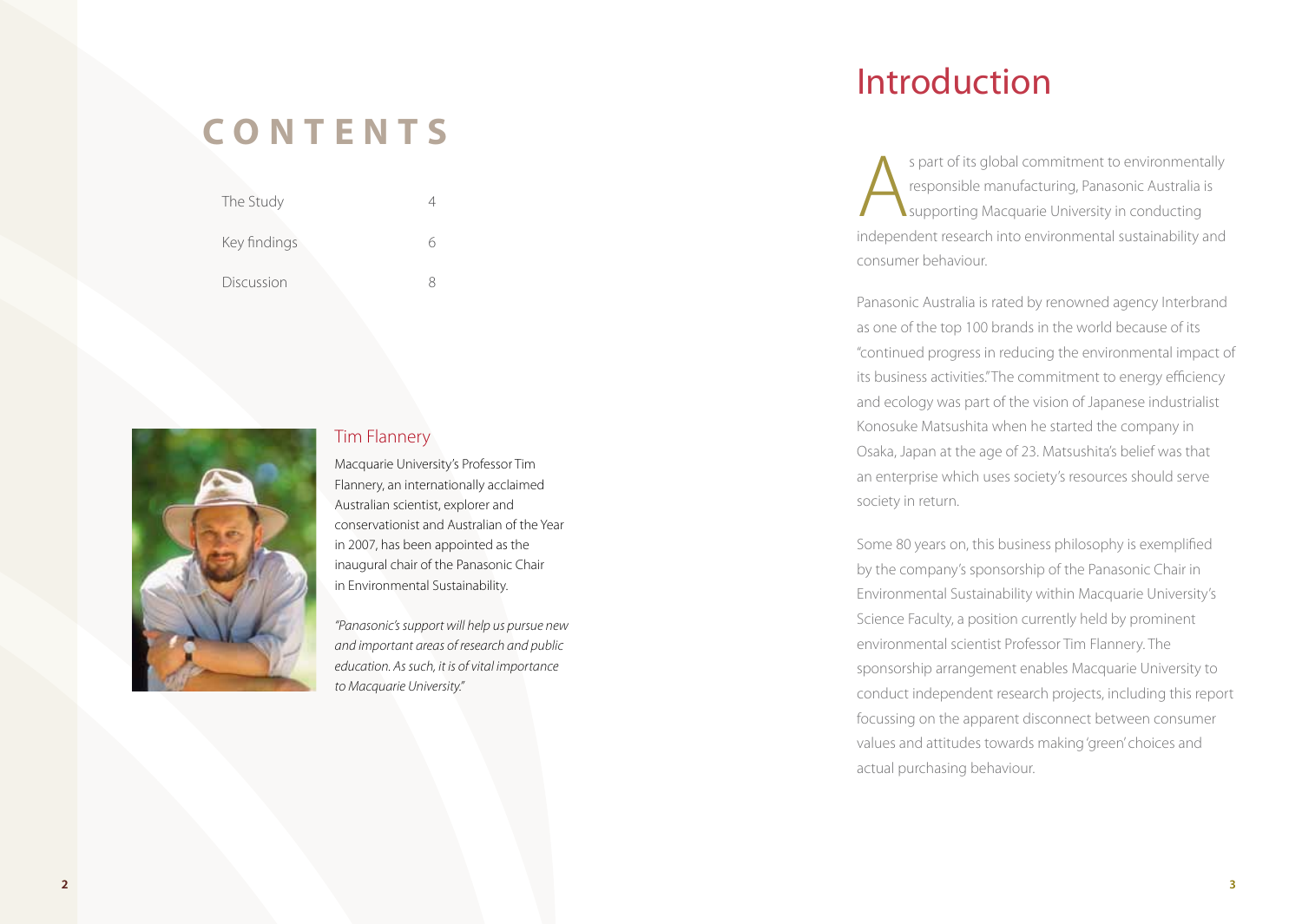### The Study

his research explored pro-environmental purchase behaviour across for retail electronic product categories. The aim was to understand what drives consumers towards a more environmentally mindful purchase and why purchase b his research explored pro-environmental purchase behaviour across four retail electronic product categories. The aim was to understand what drives consumers towards a more environmentally mindful purchase and consumers show towards the environment.

A total of 2000 Australian consumers completed an online survey for one of four product categories, namely: televisions, digital cameras, air conditioners and washing machines. The survey imitated a typical shopping situation where consumers are faced with a range of similar brands, each containing a slightly different bundle of features, for example, a Panasonic air conditioner priced at \$2000 with eco-features. Respondents rated how likely they were to purchase 18 different products, each combining one of three actual brand options, one of three realistic price points and whether or not eco-features were included, such as reduced energy usage and reduced emissions in production.





To gain a more complete understanding of the key factors influencing environmentally mindful purchases, respondents also answered questions about their purchase intentions and attitudes towards environmental sustainability. The main issues examined included:

- **II** *Environmental awareness and concern* General beliefs about the impact that human behaviour has on the environment, extent to which the environment can tolerate human behaviour and what may happen in the future if human behaviour does not consider the environment.
- **II** *Environmental locus of control* Degree to which a person feels they can make a difference to the state of the environment through their own pro-environmental behaviour.
- **II** *Environmental consequences* and *Individual consequences* Extent to which a person is concerned about the consequences of their consumption purchases for the environment and for themselves personally.
- **II** Values The three specific values considered were:
	- **Ⅱ** *Self-transcendence* values that motivate people to transcend selfish concerns in order to promote the welfare of others.
	- *Conservation* values that aim to preserve the current order of things and the certainty of existing relationships.
	- ❙❙ *Self-enhancement* values that motivate consumers to pursue avenues that enhance their own personal interests such as ambition, pleasure and social recognition.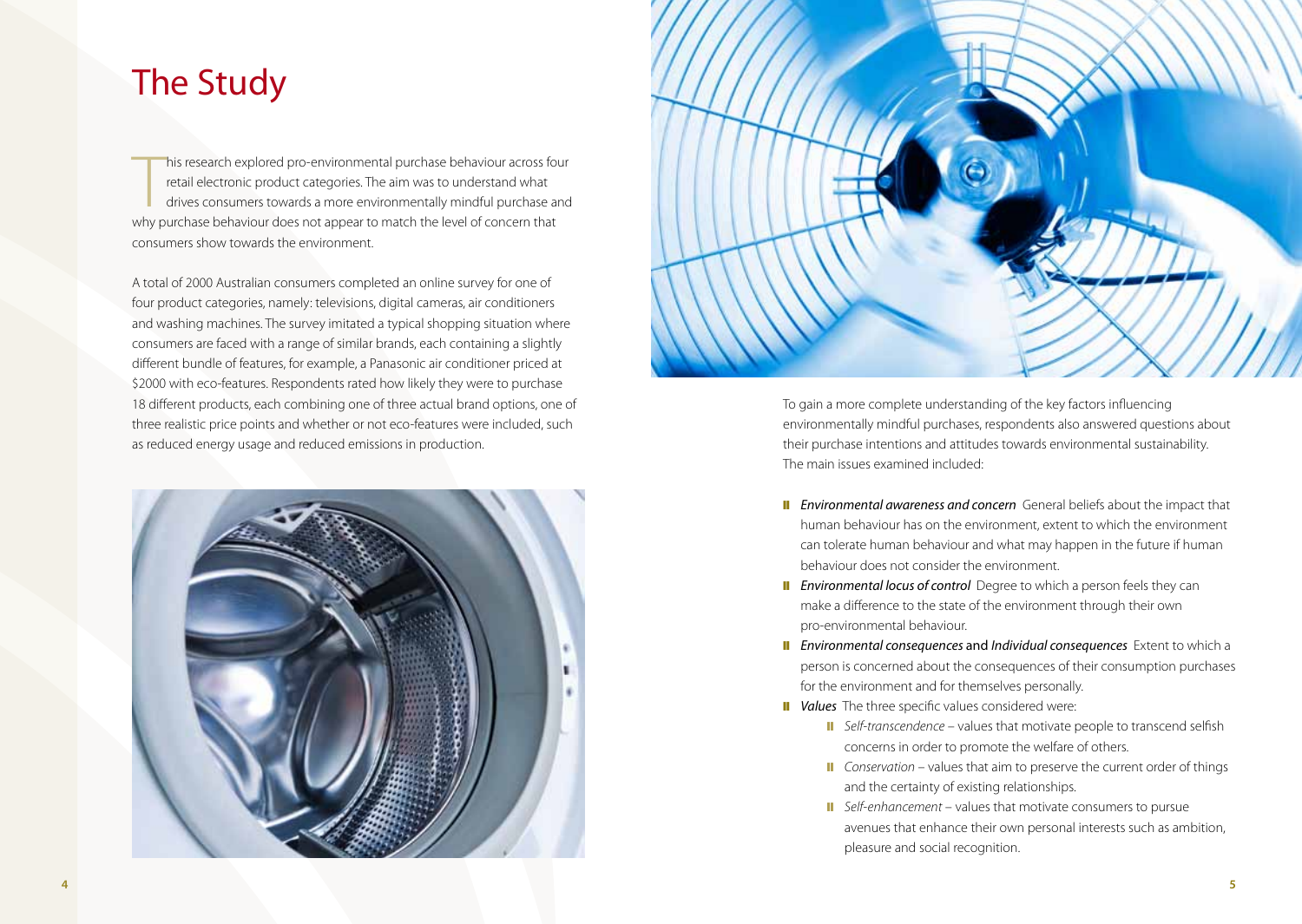# Key findings

Results from the online survey confirmed the following:

#### Consumer values and attitudes towards the environment

- **Ⅱ** Overall 75.6 per cent of respondents were aware of and concerned about environmental issues and 91.2 per cent believed that their own pro-environmental behaviours can make a difference.
	- **Ⅱ** Respondents who cared about the environment tended to be quided by self transcendence values of equality, helpfulness, forgiveness and loving.
- **Ⅱ** Unlike past research, in which environmentally friendly products were perceived as inferior to non-environmentally friendly alternatives (Luchs et al 2010), results of this study showed 89.3 per cent of respondents had a positive perception of product performance for consumer electronic goods that incorporate environmental features.
- While attitudes towards products and brands with eco-features were in general very positive, awareness was much lower with only 55.4% of respondents aware of such products and brands.
- **Ⅱ** Unexpectedly, even those respondents who were more concerned about how their purchases affected their own individual situation still had positive attitudes towards purchasing eco-friendly products.
	- **Ⅱ** This suggests that concern for the environment has become infused in many purchase decisions and despite a strong focus on the consequences for one's own situation, many consumers still intend to purchase eco-friendly products.

### Drivers of eco-friendly purchase behaviour

- **II** Similar to previous studies in sustainability, while respondents indicated they intended on purchasing eco-friendly products, a relatively weak link between intention and actual purchase decision existed.
	- **Ⅱ** Purchase intention for products with eco-features was mainly driven by
		- concern for the consequences of the purchase on the environment,
		- ❙❙ awareness of environmental issues and
		- the belief that an individual's behaviours can have an effect on the environment.
- **Ⅱ** Although many respondents preferred products with eco-features, brand and price were much more important when it came to actual purchase decision.
	- **Ⅱ** Brand and price accounted for 38–46 per cent of buying behaviour.
	- **Ⅱ** Eco-features account for approximately 11–20 per cent of buying behaviour.
- **Ⅱ** Purchase behaviour varied depending on product category.
	- **Ⅱ** In general respondents gave greater consideration to environmental factors when purchasing air conditioners and washing machines than televisions and cameras.
	- **Ⅱ** For air conditioners and televisions intent to purchase an eco-friendly product was related to a decrease in purchase decision based on price, indicating that consumers will pay more for these eco-friendly products.
	- Respondents' environmental locus of control and concern about environmental consequences of their purchase were weakest for cameras.

### Trends in relation to product category and respondent demographics

Air conditioners Around 35 per cent of respondents placed a high importance on brand and eco-features with a much lower importance on price. This group had a higher concentration of females compared to males, a larger proportion from the 35 to 54 age bracket with household income at either end of the scale, \$20,000 to \$40,000 and above \$100,000.

Washing machines Again approximately 35 per cent of respondents had high concerns for brand and eco features. This group had a higher concentration of males compared to females, a fairly even spread across age groups apart from the 18 to 24 age bracket and the majority above \$100,000 household income bracket.

Televisions 21 per cent of the respondents placed the highest importance on eco-features. This group had a relatively even male/female, tended to be older with most over the age of 45 years and households with incomes less than \$60,000 on average.

Cameras 17 per cent of respondents had a high interest in eco features. This group consisted of more males than females, tended to be older with higher household incomes.